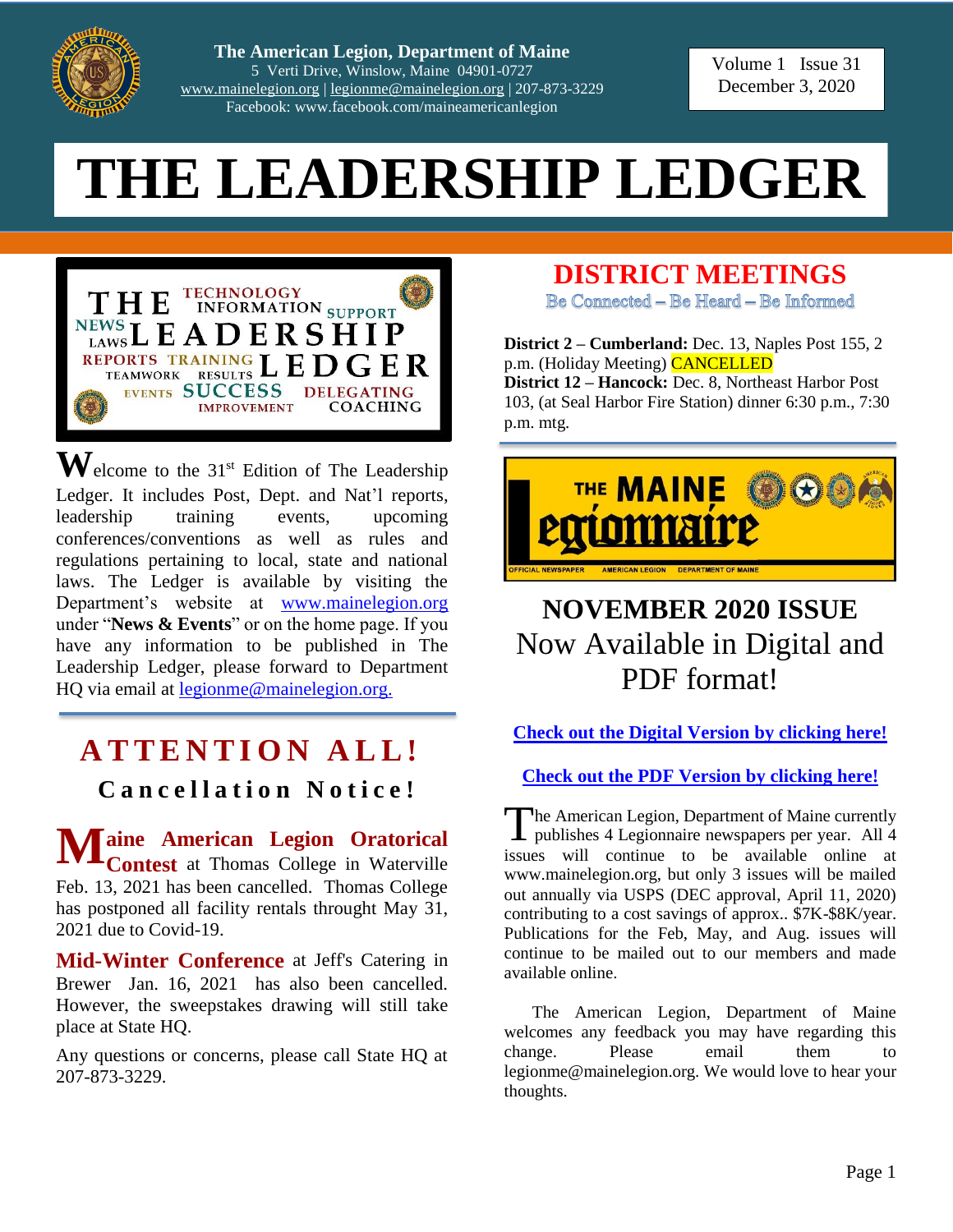### **AMERICAN LEGION FAMILY TAKE NOTICE!**

# Maine American Legion welcomes all of you to be part of the Official 2021 Annual Convention Yearbook

**howcase your Post, District, Unit, Squadron,**  Showcase your Post, District, Unit, Squadron, Sand Chapter by sponsoring ad space in the **2021 Annual Convention Yearbook. Individual donations are also welcomed and appreciated with all individual and business names listed in the "Business & Individual Donors" page of the yearbook.** 

To donate or sponsor ad space in the 2021 Convention Yearbook in support of Maine Veterans, please [click](http://www.mainelegion.org/media/YEARBOOK/Maine_AL_Convention_Yearbook_Sponsorship_Req._Form11_FILLABLE.pdf) here to download a copy of the Convention Yearbook Sponsorship Request Form and follow specifications & submission instructions. You may also visit [www.mainelegion.org](http://www.mainelegion.org/) and click on the image of Maine American Legion Convention Yearbook Request Form.

For questions or assistance in submitting your ad, please call Department HQ at 207-873-3229 Ext. 2.

**Click on the image below or visit [www.mainelegion.org](http://www.mainelegion.org/) and check out the Digital Version of the Maine American Legion 2020 Convention Yearbook!**



### **MILITARY TRIVIA:**

**Q:** There are hundreds of dogs in service to the US Army, what is their rank?

*Submitted by Dwayne Hatfield, Mars Hill Post 118*

### **TRICARE**

### *5 facts you need to know about changes to TRICARE Select fees*

#### **1) What is happening?**

Hundreds of thousands of military retirees will be required to pay an enrollment fee for TRICARE Select beginning Jan. 1. This change was mandated by Congress in the National Defense Authorization Act for Fiscal Year 2017. Retirees who are in TRICARE Select will no longer be enrolled if they don't set up a payment plan by this date.

#### **2) Who is affected by this change?**

The change impacts Group A retired beneficiaries. These beneficiaries are those whose initial enlistment or appointment or that of their uniformed services sponsor began before Jan. 1, 2018.

#### **3) How much can these retirees expect to pay?**

Enrollment fees for Group A retired beneficiaries are \$12.50 per month or \$150 annually for an individual plan and \$25 per month or \$300 annually for a family plan. The catastrophic cap will increase from \$3,000 to \$3,500.

**4) Who can I contact for questions?**

Reach out to your [regional TRICARE contractor.](https://www.tricare.mil/Plans/Enroll/Select/EnrollmentFees)

**5) What do I need to do to make sure I remain covered under TRICARE Select?**

For more information on this change and how to set up your payment plan, visit [https://www.tricare.mil/Plans/Enroll/Select/Enr](https://www.tricare.mil/Plans/Enroll/Select/EnrollmentFees) [ollmentFees.](https://www.tricare.mil/Plans/Enroll/Select/EnrollmentFees)

> The American Legion 12/3/2020

[https://www.legion.org/news/251228/5-facts-you-need-know-about-changes](https://www.legion.org/news/251228/5-facts-you-need-know-about-changes-tricare-select-fees)[tricare-select-fees](https://www.legion.org/news/251228/5-facts-you-need-know-about-changes-tricare-select-fees)

### **MY LEGION OVERVIEW FOR POST ADJUTANTS**

ne of the eight presentations during last month's **O** National Membership Workshop was on post adjutant's access of materials through [www.mylegion.org.](http://www.mylegion.org/) MyLegion provides post adjutants the ability to create membership listings, view members renewing online, search for members who have expired or are members of the department headquarters post, and chat with other officers discussing veterans issues and sharing membership ideas.

> Access the presentation at: [www.legion.org/training/membership.](http://www.legion.org/training/membership)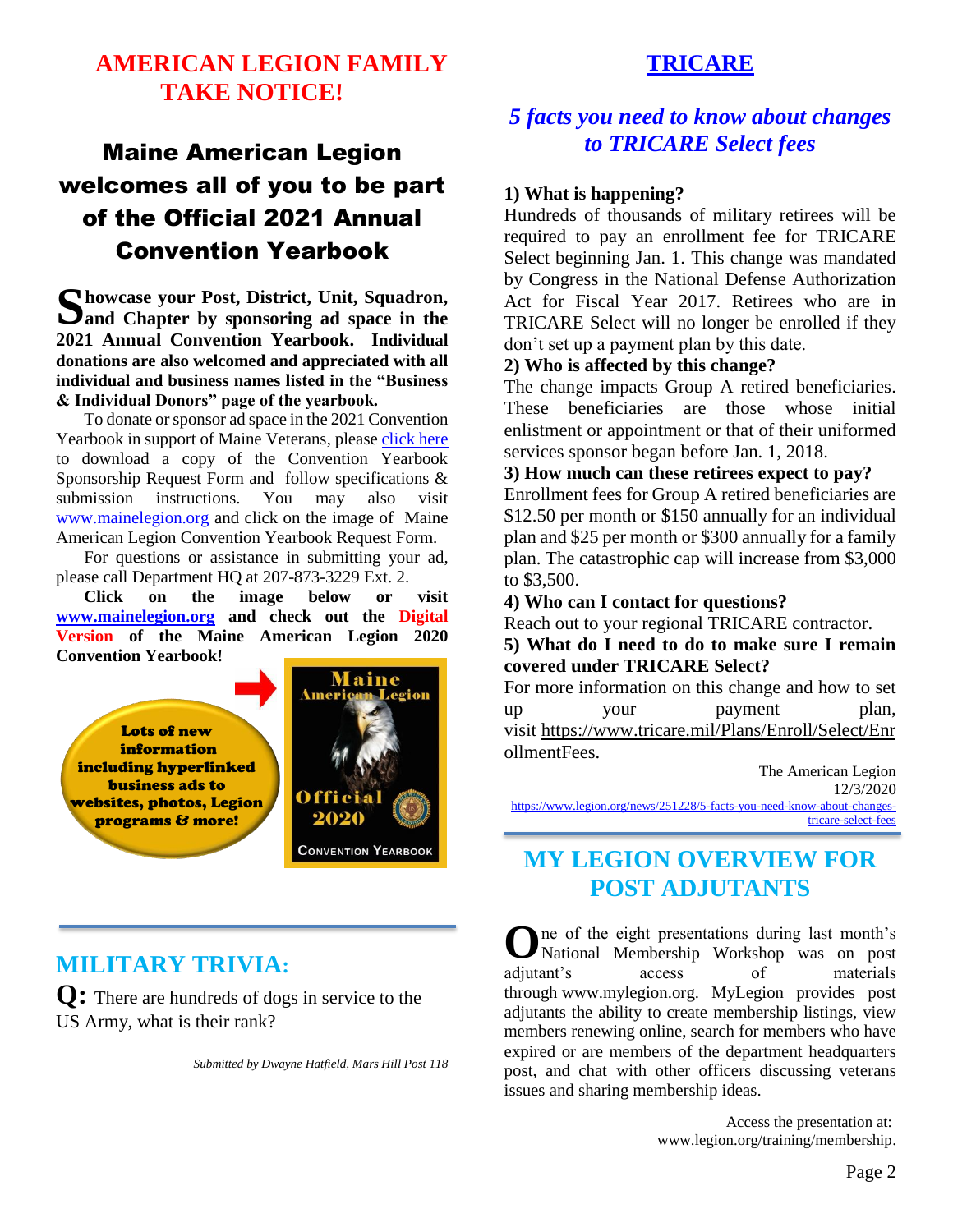

### **[MEMBERSHIP IMPACT REPORTS](https://www.legion.org/membership/impact)**

he American Legion's success depends entirely on The American Legion's success depends entirely on<br>active membership, participation and volunteerism. The following monthly reports located on <https://www.legion.org/membership/impact> provide a summary of membership, participation and volunteerism making an impact in the lives of veterans, families and communities.

American Legion Posts can share the many ways Legionnaires are making a difference in their communities by **[submitting consolidated post reports](http://www.mylegion.org/)  [online](http://www.mylegion.org/)**. To visit the impact American Legion posts made throughout the year, visit <https://www.legion.org/bythenumbers>

[https://www.legion.org/membership/impact.](https://www.legion.org/membership/impact)

### **MISSION BLUE POST ASSISTANCE PROGRAM**

t the 2020 Fall National Executive Committee Meeting, Resolution #36, Subject: Mission Blue Post Assistance Program was approved. Posts impacted by a government's public health restrictions implemented in response to the COVID-19 pandemic may apply for a grant up to \$1,000. Posts must meet the following eligibility criteria: A

• A post must have a current consolidated post report on file.

• A post must must have filed an IRS 990 within the prescribed due date.

• A post must have filed all other required forms and reports as prescribed by the departments.

• A post must have actively participated in one or more The American Legion(s) within the last 18 months.

• A post must have a financial need.

• A post must provide a certificate of insurance naming The American National Headquarters as an additional insured (copy of insurance declaration will be attached to application).

• A post must provide documentation indicating that the post is properly incorporated. The funds from this grant program shall be used exclusively for the following: Current and past due mortgage principal and interest or Current and past due real estate rents or Current and past due insurance premiums or Current and past due utilities.

The American Legion posts receiving this grant are required to submit a true and accurate report outlining how the funds were used, signed by the post finance officer, and certified by the post commander or post adjutant within six-months of receipt of the grant funds or no later than February 22, 2022. Whichever comes first.

To access instructions and application [Click Here](https://www.legion.org/documents/pdf/Mission_Blue_PAP_Application_1.pdf) or visit

[https://www.legion.org/documents/pdf/Mission\\_Blue\\_PAP\\_Applicati](https://www.legion.org/documents/pdf/Mission_Blue_PAP_Application_1.pdf) [on\\_1.pdf](https://www.legion.org/documents/pdf/Mission_Blue_PAP_Application_1.pdf)



# **[Sons](https://www.legion.org/sons) of The American Legion**

Comrades,

The Covid-19 numbers keep going up dailey. I The Covid-19 numbers keep going up dailey. I<br>hope everyone is doing their part by being safe, following the guidelines. Remember , what you do may save someone's life, Wear the masks, keep your distance and wash your hands.

Christmas and New Years will be here before you know it but we all need to do our jobs and get the Membership Dues into Detachment !! Membership should be our first concern. It enables us to support our Veterans, their programs and Military Children. Some Squadrons still have big fat zero's...SIx months into Membership that is unacceptable. We can't do our jobs if you don't do yours. Please, send in dues as soon as you receive them. We may make the difference in helping a Veteran to have a warm meal or a place to stay. Holidays are coming, we give what we can to help others and our Veterans and Community.

> *Always willing to serve, Ron Marr, Detachment Commander [ronaldmarr.rm@gmail.com](mailto:ronaldmarr.rm@gmail.com) (207-)701-967 1779 Hotel Rd Auburn, ME 04210*

*[2021 SAL Membership Report as of 12/02/2020](http://www.mainelegion.org/media/SAL/2021_SAL_Membership_Report_12.2.2020.pdf)*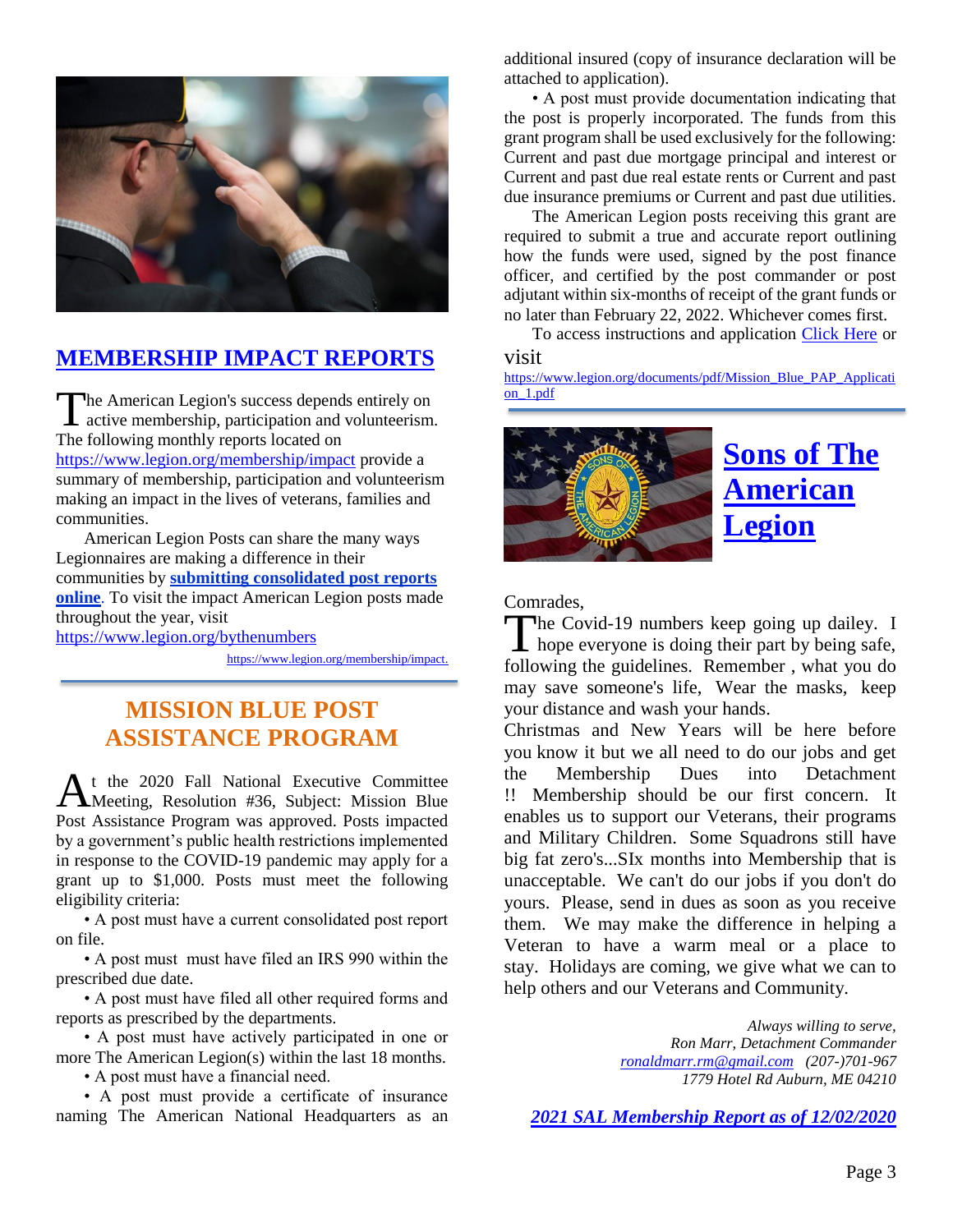### **VETERAN'S EMERGENCY FINANCIAL ASSISTANCE PROGRAM (VEFAP)**

**D**<sup>o</sup> you know of a veteran in your community in need of assistance? Someone who during these need of assistance? Someone who during these challenging times just needs a little help to keep them going? Maybe a veteran that is homeless? Or worst of all, a homeless veteran with children? If so, we want to remind you that The American Legion, Department of Maine can assist you to help these veterans during their difficult and troubling times.

You can call us at 207-873-3229 Ext. 3 or visit our website:

[http://www.mainelegion.org/pages/resources/va](http://www.mainelegion.org/pages/resources/va-resources.php.)[resources.php..](http://www.mainelegion.org/pages/resources/va-resources.php.)

We will contact you as soon as possible and we hope to enable you to help veterans in need.

### **COMPUTER 101**



**C**omputer 101 is a resource aiming to help those who wish to learn basic skills with the powerful technology of today's world. Increased proficiency with

computers and the Internet has positive outcomes across all fronts, both personally and professionally.

### **Computer Basics**

#### **What is a computer?**

A **computer** is an electronic device that manipulates information, or data. It has the ability to **store**, **retrieve**, and **process** data. You may already know that you can use a computer to **type documents**, **send email**, **play games**, and **browse the Web**. You can also use it to edit or create **spreadsheets**, **presentations**, and even **videos**

#### **Hardware vs. software**

Before we talk about different types of computers, let's talk about two things all computers have in common: **hardware** and **software**.

 **Hardware** is any part of your computer that has a **physical structure**, such as the keyboard or

mouse. It also includes all of the computer's internal parts, which you can see in the image here.



 **Software** is any **set of instructions** that tells the hardware **what to do** and **how to do it**. Examples of software include web browsers, games, and word processors. Below, you can see an image of Microsoft PowerPoint, which is



Everything you do on your computer will rely on both hardware and software. For example, right now you may be viewing this lesson in a **web browser** (software) and using your **mouse** (hardware) to click from page to page. As you learn about different types of computers, ask yourself about the differences in their hardware. As you progress through this tutorial, you'll see that different types of computers also often use different types of software.

#### **What are the different types of computers?**

When most people hear the word **computer**, they think of a **personal computer** such as a **desktop** or **laptop**. However, computers come in many shapes and sizes, and



they perform many different functions in our daily lives. When you withdraw cash from an ATM, scan groceries at the store, or use a

calculator, you're using a type of computer. *Desktop computers*

Many people use **desktop computers** at work, home, and school. Desktop computers are designed to be placed on a



desk, and they're typically made up of a few different parts, including the **computer case**, **monitor**, **keyboard**, and **mouse**.

#### *Laptop computers*

The second type of computer you may be familiar with is a **laptop computer**, commonly called a laptop. Laptops are battery-powered computers that are **more** 



**portable** than desktops, allowing you to use them almost anywhere.

#### *Tablet computers*



**Tablet computers**—or **tablets** are handheld computers that are even more portable than laptops. Instead of a keyboard and mouse, tablets use a **touch-sensitive** 

**screen** for typing and navigation. The **iPad** is an example of a tablet.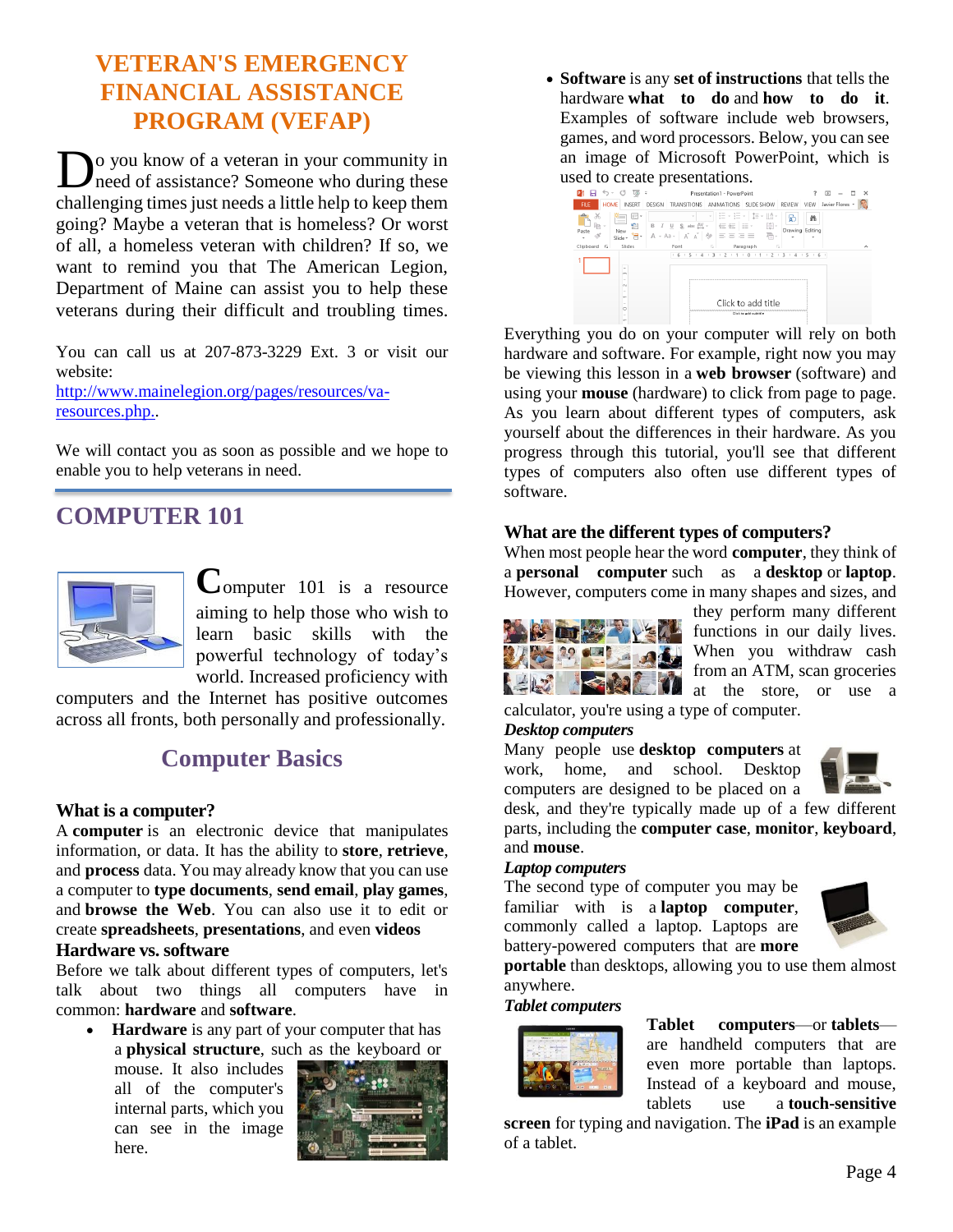*Servers*



A **server** is a computer that serves up information to other computers on a network. For example, whenever you use the Internet, you're looking at something that's stored on a server.

Many businesses also use local **file servers** to store and share files internally.

#### *Other types of computers*

Many of today's electronics are basically **specialized computers**, though we don't always think of them that way. Here are a few common examples.

- **Smartphones**: Many cell phones can do a lot of things computers can do, including browsing the Internet and playing games. They are often called **smartphones**.
- **Wearables**: Wearable technology is a general term for a group of devices—including **fitness trackers** and **smartwatches**—that are designed to be worn throughout the day. These devices are often called **wearables** for short.
- **Game consoles**: A **game console** is a specialized type of computer that is used for playing **video games** on your TV.
- **TVs**: Many TVs now include **applications** or **apps**—that let you access various types of online content. For example, you can stream video from the Internet directly onto your TV.

#### **PCs and Macs**

Personal computers come in two main styles: **PC** and **Mac**. Both are fully functional, but they have a different look and feel, and many people prefer one or the other.

#### *PCs*



This type of computer began with the original **IBM PC** that was introduced in 1981. Other companies began

creating similar computers, which were called **IBM PC Compatible** (often shortened to **PC**). Today, this is the most common type of personal computer, and it typically includes the **Microsoft Windows** operating system. *Macs*



The **Macintosh** computer was introduced in 1984, and it was the first widely sold personal computer with a graphical user interface, or **GUI** (pronounced **gooey**). All Macs

are made by one company (**Apple**), and they almost always use the **Mac OS X** operating system.

**<https://edu.gcfglobal.org/en/computerbasics/what-is-a-computer/1/>**

Learn Basic Parts of a Computer in the next edition fo The Leadership Ledger.



#### **AMERICAN LEGION DEPARTMENT OF MAINE FOUNDATION**  $(a 501(c)(3)$  nonprofit organization)

### **[FIGHTING TO THE FINISH LINE,](https://www.gofundme.com/f/5hx779-a-cause-i-care-about-needs-help?utm_source=customer&utm_medium=copy_link&utm_campaign=p_cf+share-flow-1)  [FOR THE FOUNDATION](https://www.gofundme.com/f/5hx779-a-cause-i-care-about-needs-help?utm_source=customer&utm_medium=copy_link&utm_campaign=p_cf+share-flow-1)**



### **MARATHON DONATIONS**

Peter Johnson - \$100; Ronda Lecompte - \$25; Sherree Paradis - \$100; Julie Dussinger - \$100; Peter Jabaut - \$100; Denise Tepler - \$50; David Tanguay - \$500; Joanne Ottman - \$50; Russell Jabaut - \$100; Joseph Yarmala - \$100; Nicolas Hamlin - \$1,000; Nancy Laffin - \$30; Jonathan Robertson - \$20; Tracy Grieves - \$40; Paul L'Heureux - \$500; Patricia Thurston - \$100; Jason Hall - \$50; Penobscot County District 13 - \$48; Sherman Lahaie Jr. - \$100; John Perrino - \$100; Lloyd Woods - \$50, Eugene & Ellen Connolly - \$50; Franklin McKenzie - \$1,000; Kirk Thurston - \$100; Nancy Gillespie - \$200; Maureen Malley - \$40; Kirt Bunty - \$100; Debra Couture - \$200; Androscoggin County District 3 - \$200; Susan Hall - \$20; Steve Simard - \$50; Committee to Elect Jared Golden - \$1,000; Auburn Post 153 - \$200; Topsham Post 202 - \$550; Sabattus Post 135 - \$130; Michelle L'Heureux - \$100; Charles Ault - \$250; Franklin McKenzie - \$100; Kirk Bunty - \$100; Ron Sailor - \$500; Deb & Greg Couture - \$200, District 9 - \$100; Anonymous - \$750 Caroline Yarmala - \$300; Paul Rumino - \$50

# RENEW YOUR MEMBERSHIP ONLINE TODAY!

### **VISIT [http://www.mainelegion.org](http://www.mainelegion.org/) OR VISIT [WWW.LEGION.ORG/RENEW](http://www.legion.org/RENEW)**

emember that Membership is the key and Remember that Membership is the key and number one resource The American Legion, Department of Maine depends on so we may continue to provide services to our Veterans, their families, and surrounding communities in the State of Maine. Please remember to pay your dues each year, so we can continue to provide these services for another 100 years!